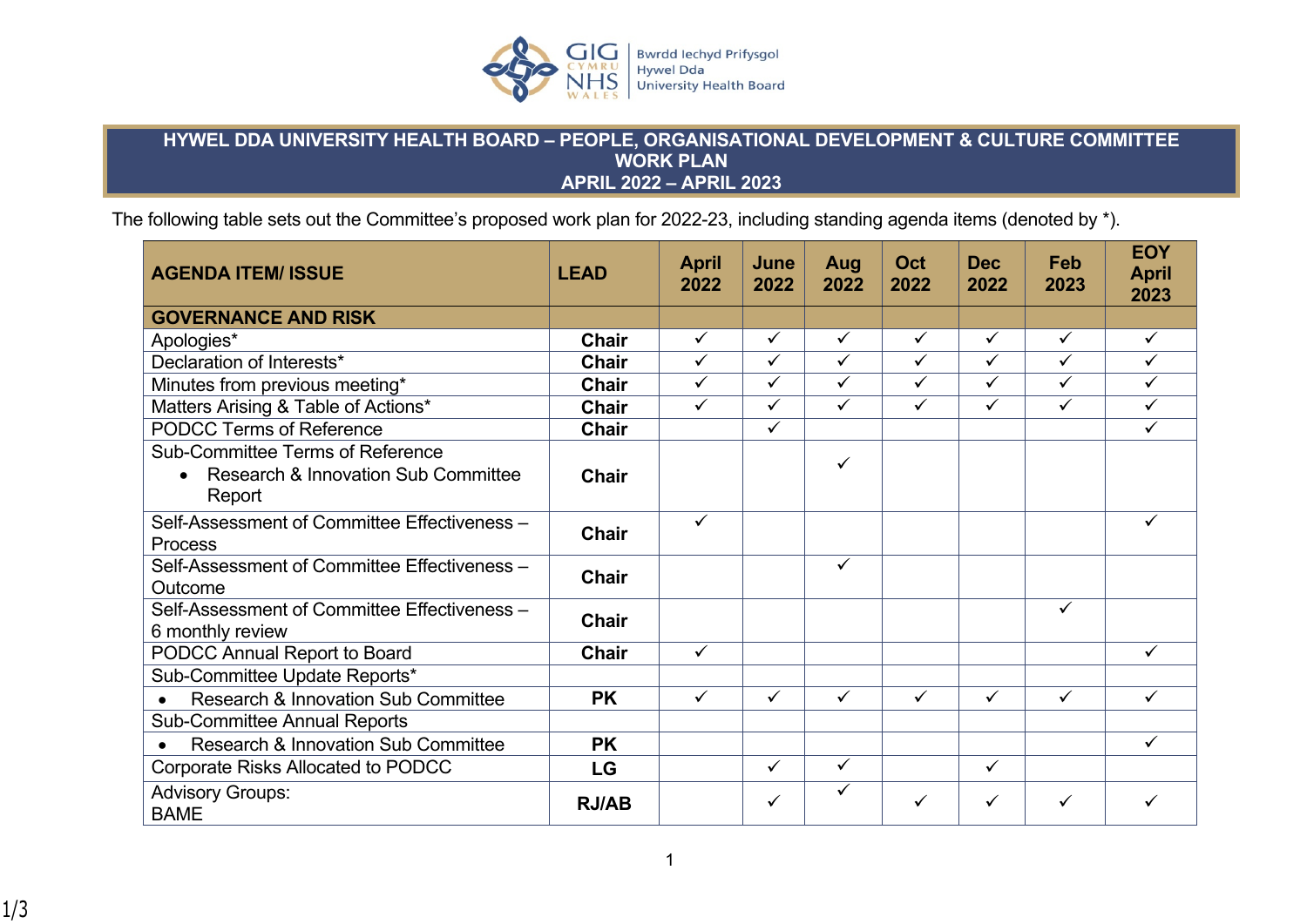| <b>AGENDA ITEM/ ISSUE</b>                                                                    | <b>LEAD</b>  | <b>April</b><br>2022    | June<br>2022            | Aug<br>2022             | <b>Oct</b><br>2022      | <b>Dec</b><br>2022 | Feb<br>2023  | <b>EOY</b><br><b>April</b><br>2023 |
|----------------------------------------------------------------------------------------------|--------------|-------------------------|-------------------------|-------------------------|-------------------------|--------------------|--------------|------------------------------------|
| <b>Operational Risks Related to PODCC</b>                                                    | LG           |                         | $\checkmark$            | $\checkmark$            |                         | $\checkmark$       |              |                                    |
| Monitoring of Welsh Health Circulars (WHCs)<br>(Bi-annually)                                 | LG           |                         |                         | $\checkmark$            |                         |                    | $\checkmark$ |                                    |
| <b>PEOPLE</b>                                                                                |              |                         |                         |                         |                         |                    |              |                                    |
| <b>Staff Experience: Transforming Staff Feedback</b><br>into Positive Change Progress Report | <b>LG/CD</b> |                         | $\checkmark$            |                         |                         | $\checkmark$       |              |                                    |
| Performance and Development Review<br>(PADR) and Mandatory Training Performance              | LG           |                         |                         |                         |                         |                    |              |                                    |
| <b>PADR Update Report</b>                                                                    | <b>CD</b>    |                         |                         |                         |                         |                    |              | ✓                                  |
| <b>Workforce Plan</b>                                                                        | LG           | $\overline{\checkmark}$ |                         |                         |                         |                    |              |                                    |
| <b>Staff/People Story</b>                                                                    | LG           |                         |                         |                         |                         |                    |              |                                    |
| <b>PADR Update Report</b>                                                                    | CD           | $\checkmark$            |                         |                         |                         |                    |              |                                    |
| <b>Medical Staff Recruitment Update</b>                                                      | LG           | $\checkmark$            |                         |                         |                         |                    |              |                                    |
| <b>Integrated Action Plan Update</b>                                                         | <b>CD</b>    |                         | $\checkmark$            |                         |                         |                    |              |                                    |
| <b>Staff Value and Appreciation</b>                                                          | <b>RB</b>    |                         | $\checkmark$            |                         |                         |                    |              |                                    |
| Staff Engagement Strategy post COVID-19                                                      | LG           |                         | $\checkmark$            |                         |                         |                    |              |                                    |
| <b>CULTURE</b>                                                                               |              |                         |                         |                         |                         |                    |              |                                    |
| Welsh Language Report                                                                        | <b>YB</b>    | $\checkmark$            |                         |                         | $\checkmark$            |                    |              | ✓                                  |
| Welsh Language Annual Report 2022/23<br>(June)                                               | <b>YB</b>    |                         | $\checkmark$            |                         |                         |                    |              |                                    |
| <b>Discovery Report</b>                                                                      | LG           |                         |                         |                         |                         |                    |              |                                    |
| <b>Bilingual Skills Policy Compliance</b>                                                    | <b>AT</b>    |                         |                         |                         |                         |                    |              |                                    |
| <b>PLANNING</b>                                                                              |              |                         |                         |                         |                         |                    |              |                                    |
| Delivery against Planning Objectives aligned to<br><b>PODCC</b>                              | <b>LG/MR</b> |                         | $\checkmark$            |                         | $\checkmark$            |                    | $\checkmark$ |                                    |
| Deep Dives linked to Planning Objectives                                                     | LG           |                         |                         |                         |                         |                    |              |                                    |
| <b>Strategic Equality Plan Annual Report</b>                                                 | <b>RJ</b>    |                         |                         | $\checkmark$            |                         |                    |              |                                    |
| <b>PERFORMANCE</b>                                                                           |              |                         |                         |                         |                         |                    |              |                                    |
| Integrated Performance Assurance Report                                                      | <b>AT</b>    | $\checkmark$            | $\checkmark$            | $\checkmark$            | $\checkmark$            | $\checkmark$       | $\checkmark$ | ✓                                  |
| <b>Workforce Dashboard</b>                                                                   | <b>AT</b>    | $\overline{\checkmark}$ | $\overline{\checkmark}$ | $\overline{\checkmark}$ | $\overline{\checkmark}$ |                    |              |                                    |
| <b>FOR APPROVAL</b>                                                                          |              |                         |                         |                         |                         |                    |              |                                    |
| <b>Corporate &amp; Employment Policies</b>                                                   | LG           | $\checkmark$            | $\checkmark$            | $\checkmark$            | $\overline{\checkmark}$ | $\checkmark$       | $\checkmark$ | $\checkmark$                       |